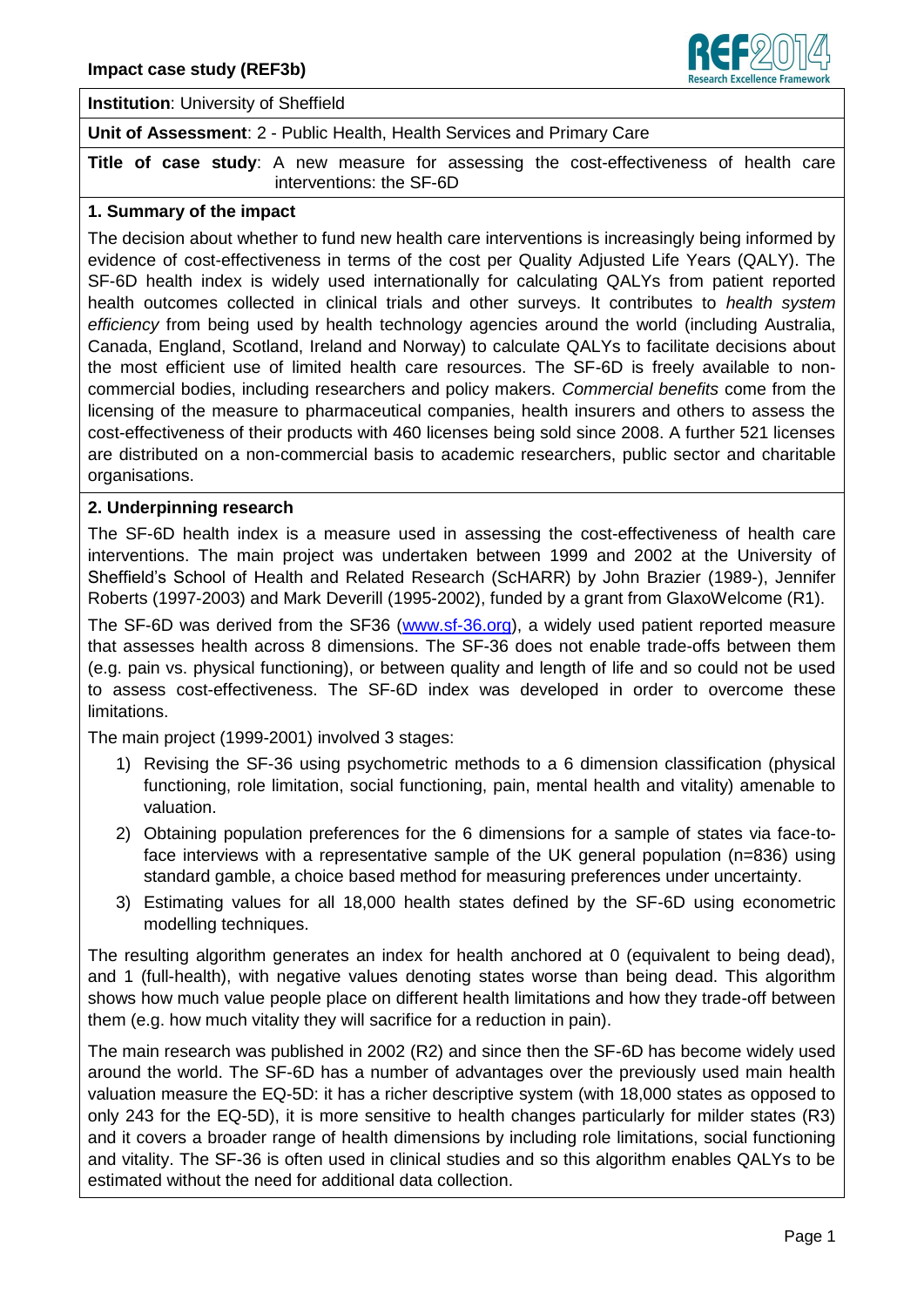

There have been 4 main extensions to increase impact: 1) The development of an algorithm for the SF-12 (a reduced version of the SF-36), thus increasing the reach of the work (R4). 2) The development of an improved algorithm using Bayesian methods (R5), allowing decision makers to take better account of differences across patients. 3) The development of valuation algorithms for SF-6D in other countries including Japan (R6), Brazil, China (Hong Kong), Australia, Portugal and Spain. It has also been used to derive an index from the VR-12 for use in Medicare data sets in the USA. 4) The development of algorithms for condition specific measures of health, extending the reach to health problems and trials where generic measures have not been used or are not appropriate.

## **3. References to the research**

*Main grant:*

R1.Brazier J, Deverill M, Roberts J. Estimation of a utility based algorithm for the SF-36, *Glaxo-Welcome*, 1997-99

*Main journal paper:*

R2.Brazier J, Roberts J, Deverill M (2002) The Estimation of a Preference-Based Measure of Health from the SF-36 *Journal of Health Economics*, 21(2) 271-292. doi: [10.1016/S0167-](http://dx.doi.org/10.1016/S0167-6296(01)00130-8) [6296\(01\)00130-8](http://dx.doi.org/10.1016/S0167-6296(01)00130-8) **[930]** [Awarded the 2002 *International Society for Quality of Life* Prize for ''Outstanding contribution to the study of health related quality of life''. Andrew Oswald (2009), in his Warwick Economics Research Paper (No.887) ["World-leading research and its](http://www2.warwick.ac.uk/fac/soc/economics/research/papers_2009/twerp_887.pdf)  [measurement"](http://www2.warwick.ac.uk/fac/soc/economics/research/papers_2009/twerp_887.pdf), notes this paper as among the top most cited economics papers in the world.

*Other key papers arising from this research:*

- R3.Brazier J, Roberts J Tsuchiya A, Busschbach J. (2004) A comparison of the EQ-5D and SF-6D across seven patient groups *Health Econ.* 13(9) 873-884 doi: [10.1002/hec.866](http://dx.doi.org/10.1002/hec.866) **[247]**
- R4.Brazier J, Roberts J (2005) Estimation of a preference-based index measure of health for the SF-12 & comparison to the SF-36 preference-based index *Medical Care*, 42(9), 851-859 **[271]**
- R5.Kharroubi SA, Brazier J, Roberts J, O'Hagan A. (2007) Modelling SF-6D health state preference data using a non-parametric Bayesian method. *Journal Health Econ.* 26(3): 597- 612 doi: [10.1016/j.jhealeco.2006.09.002](http://dx.doi.org/10.1016/j.jhealeco.2006.09.002) **[31]**
- R6. Brazier J, Fukuhara S, Kharroubi SA, Roberts J, (2009) Estimating a preference-based index from the Japanese SF-36 *Journal Clinical Epidemiology* 62(12): 1323-1331 doi: [10.1016/j.jclinepi.2009.01.022](http://dx.doi.org/10.1016/j.jclinepi.2009.01.022) **[11]**

# **4. Details of the impact**

The development of the SF-6D contributes to *public policy and services* around the world and has *commercial benefits* in the UK. The health system efficiency improvement arises from the use of SF-6D data in the assessment of the cost-effectiveness of health care interventions by health services and regulatory agencies around the world. Commercial benefits come from the licensing of the measure to pharmaceutical companies and others who need to demonstrate the cost effectiveness of their products to these agencies.

# **Achieving impact**

Dissemination of the SF-6D was initially targeted at the funders (GlaxoWelcome) and to key decision makers (e.g. Department of Health). The work was presented at conferences attended by potential end users including: pharmaceutical companies (International Society for Pharmacoeconomics and Outcomes research), HTA agencies (International Society of Technology Assessment in Health Care, 1999), Australian policy makers (the Australian Health Outcomes Collaboration in 1999), and US policy advisors (Institute of Medicine, USA in 2004). Information about the SF-6D and other measures developed in ScHARR is advertised at user conferences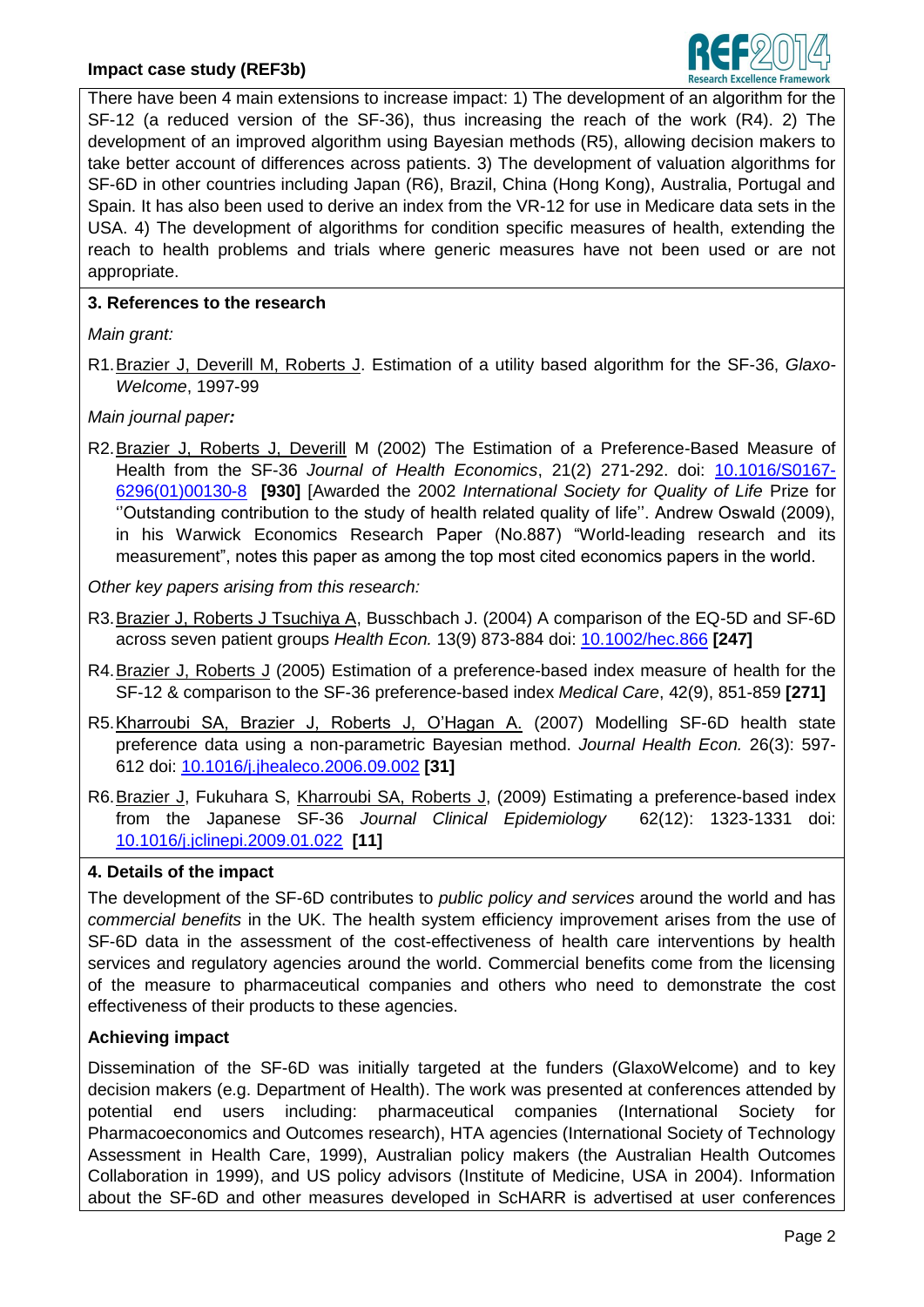

(e.g. ISPOR, ISOQOL). The team has continued to promote the SD-6D through publishing research showing how well it performs compared to other instruments in terms of psychometric properties and across different conditions (R3).

To maximise access, the SF-6D is supplied in easy to use software including excel, SPSS and SAS programs accessible to a wide a range of users. These programs can be run on SF-36 (version 1 or 2) and SF-12 datasets to estimate the SF-6D index on the zero to one scale for calculating QALYs. Guidance and instructions on how to use the programs are provided at the sf-6d website (see [http://www.sheffield.ac.uk/scharr/sections/heds/mvh/sf-6d\)](http://www.sheffield.ac.uk/scharr/sections/heds/mvh/sf-6d). Access to the SF-6D is through either a license for commercial applications from the University's commercialisation partner in the UK, Fusion IP, or from Quality Metric in the US who supply the software for a charge. Non-commercial applications covering all public sector and charitable applications are free of charge and copies of the software can be obtained through ScHARR; 521 non-commercial licenses have been distributed since 2008.

## **International public policy and services (HTA regulatory authorities)**

An important impact of the SF-6D has been its use by HTA regulatory bodies around the world for assessing the cost-effectiveness of health technologies. The SF-6D is recommended for use by Health Technology Assessment (HTA) agencies in Ireland **(S1)** and China **(S2)**; it is explicitly named as an accepted measure in Australia **(S3)**, Belgium, Canada **(S4)**, Norway **(S5),** South Korea and Thailand; it also meets the specific guideline requirements of HTA agencies in 21 other countries whose guidelines are available via the ISPOR website(www.ispor.org/PEquidelines/index.asp) and thus can be used for health care decision making in those countries. It is also featured in the European Network for Health Technology Assessment (eunethat) Guideline on health-related quality of life and utility measures **(S6)**.

The SF-6D has been used in decision making in the UK by NICE, SMC and AWMSG. It has been used as the main health utility measure in important assessments such as pharmacological treatments for Alzheimer's (NICETA217), gout (NICESTA118301), low platelet count (NICESTA088101) and peripheral arterial disease (NICETA223), and has been used alongside other measures in many other appraisals.

## **Commercial benefits**

The main commercial users of the SF-6D have been pharmaceutical companies and consultancy companies working on their behalf who wish to examine the cost-effectiveness of new drugs and make submissions to regulatory authorities. It is available through Fusion IP, a company specialising in marketing IP owned by the University. The selling of the SF-6D has also been subcontracted to Quality Metric [\(www.qualitymetric.com\)](http://www.qualitymetric.com/) a US based company specialising in measuring health outcomes who also distribute other SF products including SF-36 and SF-12. Since 2008 they have together sold over 460 licenses to pharmaceutical and consultancy companies including Novartis, Roche, Pfizer, Novo Nordisk, Astellas, Merck, Sanofi and BMS. Other important commercial users have been health care insurers and providers in the USA.

The companies benefit because an accepted generic health measure administered in their clinical trial (the SF-36 or SF-12) can be directly, and easily, translated into a preference based measure that can be used in economic evaluation. The SF-6D enables them to estimate the health related quality of life benefits of their technology in terms of QALYs, which is a requirement for a submission to regulatory bodies around the world.

## **5. Sources to corroborate the impact**

Regulatory agencies around the world recommend and/or accept use of the SF6D as demonstrated by the HTA guidelines. Examples include the following: